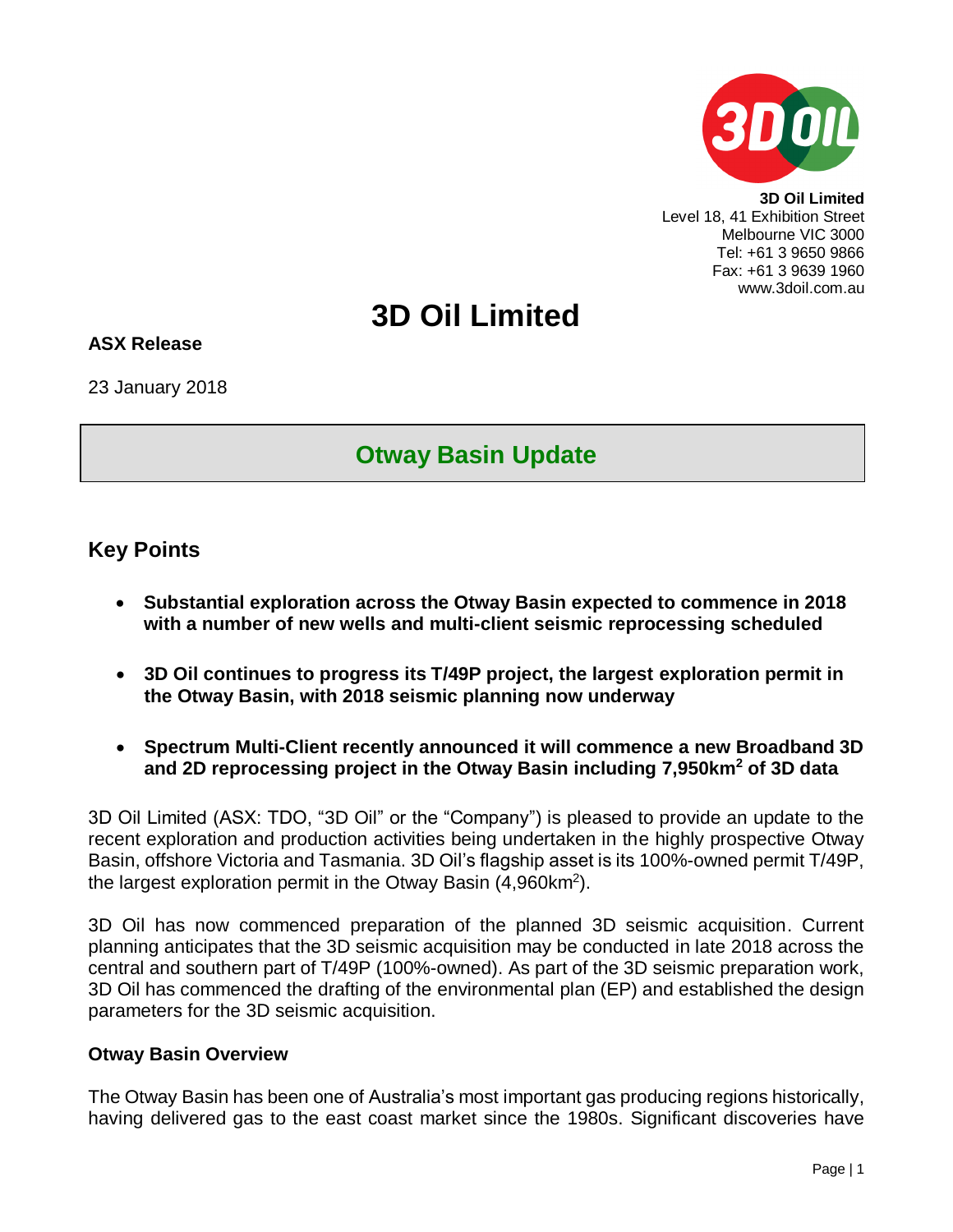been made both onshore and in shallow offshore areas, approximately 170–220 km westsouthwest of Melbourne.

The Otway Basin is a northwest trending rift basin. It is approximately 500km long and extends along the southern margin of South Australia and Victoria to north-west Tasmania, covering an area of 150,000km<sup>2</sup>. Although exploration is mature onshore, exploration offshore is in its infancy. Interest in the area is growing as a result of the basin's strong hydrocarbon potential and the region's ability to supply the Australian east coast gas market.



#### **Figure 1: Otway Basin location**

#### **History of the Otway Basin**

Exploration in the Otway Basin dates back as far as 1800s with the drilling of an exploration well near Salt Creek in South Australia. In Victoria, the first wells were drilled between the 1920s-1940s, in the Anglesea and Torquay areas.

In 1959 Frome-Broken Hill Pty Ltd drilled Port Campbell 1, discovering hydrocarbons within Waarre sandstone sediments of the Port Campbell Embayment in Victoria. This was the first hydrocarbon discovery of the Otway Basin and proved the existence of what would become recognised as a prolific gas system that is now known to extend into offshore Victoria and likely throughout 3D Oil's T/49P acreage which is situated immediately to the southeast of the Otway Basin's largest gas fields.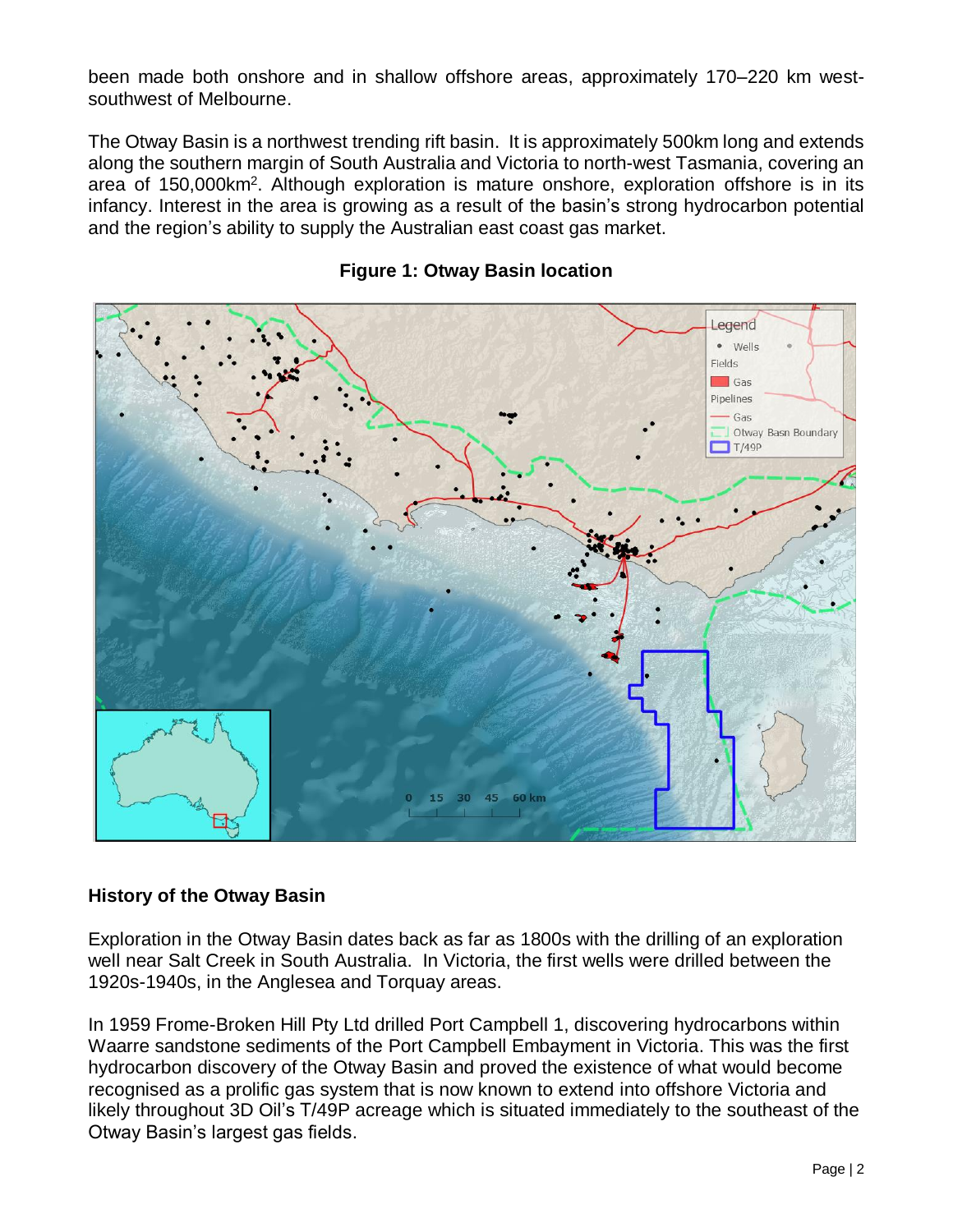The first onshore gas production began in 1986 from the North Paaratte Gas Field, again within the Port Campbell Embayment. Shortly after, in 1988, Bridge Oil Ltd discovered the nearby Iona Gas Field. Iona commenced production in 1992 and in 2000 was the first Otway Basin gas field to be converted to a gas storage facility.

The South Australian Otway Basin has also shown historically to contain significant hydrocarbons. In January 2018, Beach Energy announced that it has confirmed the presence of gas in its Haselgrove-3 exploration well (refer to ASX announcement "*New gas field discovery in the Otway Basin*" released 11 January 2018).

Recently there has been a surge of focus on the offshore Otway Basin as a result of a rapidly developing domestic gas market. The latest fields that have been developed include Thylacine, Casino, Minerva and Henry. Presently, the largest producers within the Otway Basin include Beach Energy, BHP Billiton and Cooper Energy. The Otway Basin remains relatively under-explored, particularly southeast of the Thylacine field.

Discovered gas reserves in the Otway Basin are reaching maturity, with total production of 63PJ in FY17. The FY17 production came from 4 major project areas including:

- Halladale, Black Watch and Speculant 22PJ
- Casino Henry and Netherby 7PJ
- Minerva 8PJ
- Thylacine and Geographe 26PJ

#### **3D Oil Otway Basin assets**

3D Oil has a 100% interest in the T/49P exploration permit, which covers 4,960 km<sup>2</sup> of the strategic offshore Otway Basin. The permit is located adjacent to the producing Thylacine and Geographe gas fields (part of the Otway Gas Project, now 100% owned by Beach Energy).

3D Oil acquired the T/49P permit in 2013, as one of the largest and under-explored blocks in the Otway Basin.

Presently, T/49P has an estimated prospective resource of 10TCF (Best Estimate), supported in part by 3D seismic data acquired by the Company in 2014. The identified leads and prospects are proximal to existing infrastructure at Thylacine. Proximity to existing infrastructure provides the potential to accelerate commercialisation of any resources discovered within the block.

As part of 3D Oil's approved exploration programme, the Company intends to shoot additional seismic data within the T/49P block in 2018. The window for shooting seismic lies in 2H 2018, to ensure no impact to marine mammals. The acquisition and interpretation of additional 3D seismic would allow the Company to add to its inventory of drillable prospects, providing a variety of choices for drilling in 2019.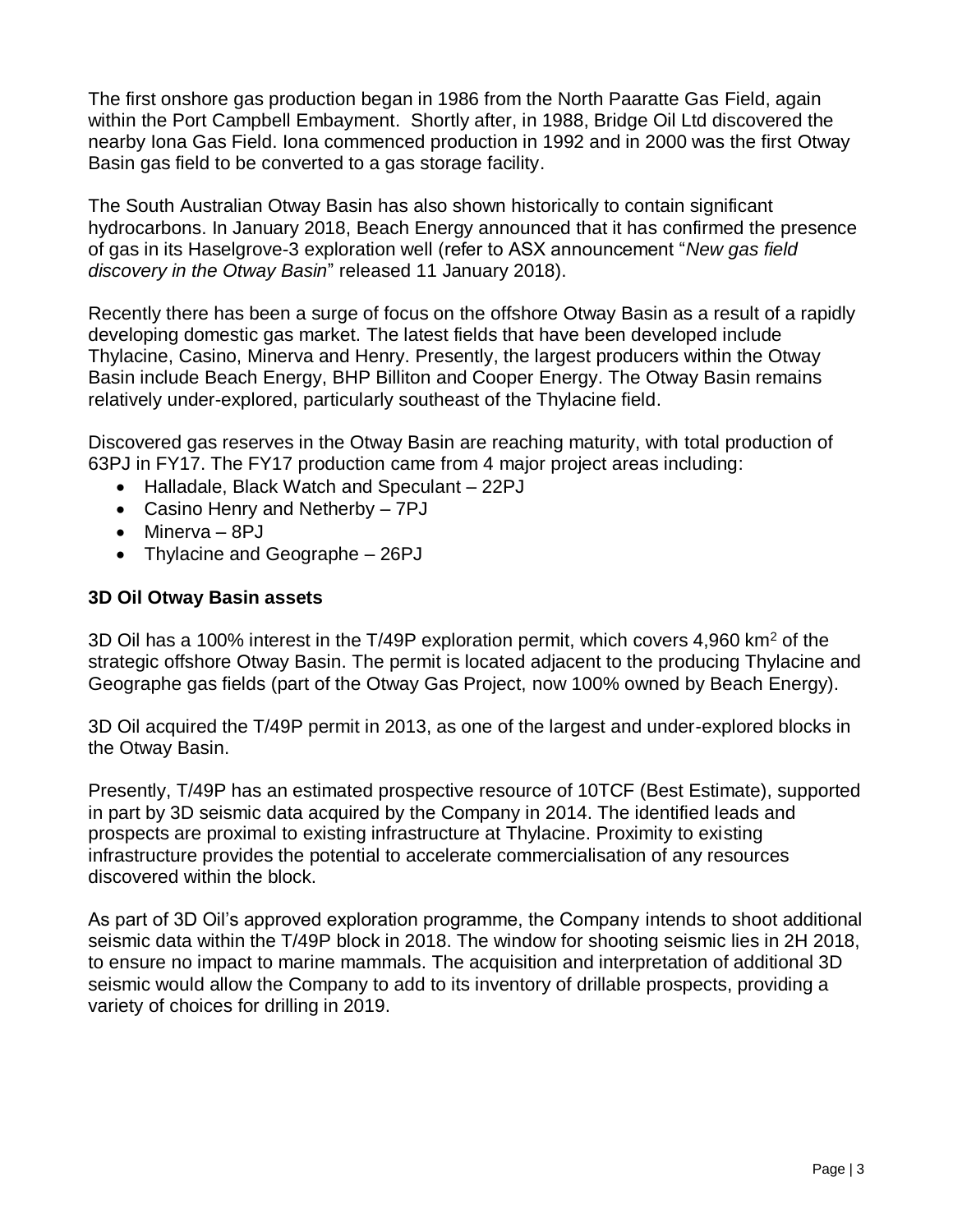

### **Figure 2: Otway Basin tenement ownership<sup>2</sup>**

#### **Upcoming works**

A number of explorers and developers are recognizing the hydrocarbon potential of the Otway Basin, as indicated by a number of impending offshore development/exploration activities expected in 2018:

- **Henry Development** Cooper Energy planning for development via Henry development well mid CY18, 43 PJ undeveloped. Development well contracted for the second half of 2018
- **Thylacine and Geographe** Beach Energy undergoing development programs to extend field lives, with potential for up to 5 wells
- **Exploration well (Cooper Energy)** additional exploration well to be drilled or planned in 2018 (subject to joint venture agreement).
- **Blackwatch** Development well flagged by Beach Energy of the field is subject to commercial and regulatory approvals
- **Otway Gas Project** Beach Energy recently announced (December 2017) it would increase ownership of the Otway Gas Project to 100% and pursue value accretive bolton acquisitions in the region

 $\overline{a}$ 

<sup>2</sup> Source: http://www.petroleum-acreage.gov.au